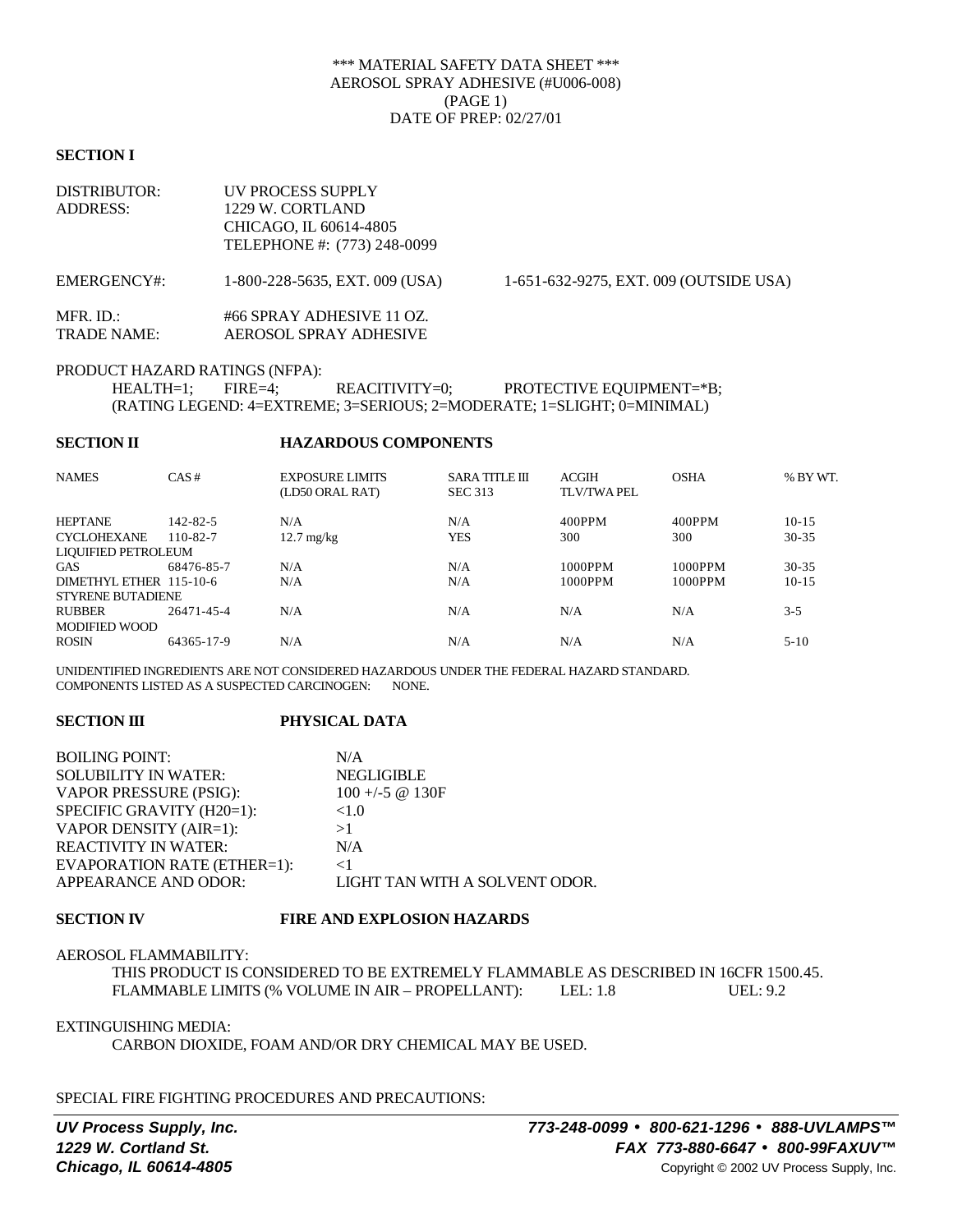## \*\*\* MATERIAL SAFETY DATA SHEET \*\*\* AEROSOL SPRAY ADHESIVE (#U006-008) (PAGE 2) DATE OF PREP: 02/27/01

CONTAINERS SHOULD BE COOLED WITH WATER TO PREVENT VAPOR PRESSURE BUILD-UP. USE EQUIPMENT SHIELDING AS REQUIRED TO PROTECT PERSONNEL FROM BURSTING, RUPTURING OR VENTING CONTAINERS.

# UNUSUAL FIRE AND EXPLOSION HAZARDS

AT ELEVATED TEMPERATURES (OVER 54C/130F), CONTAINERS EXPOSED TO DIRECT FLAME OR HEAT CONTACT SHOULD BE COOLED WITH WATER TO PREVENT WEAKENING OF CONTAINER STRUCTURE.

# **SECTION V REACTIVITY**

STABILITY: STABLE INCOMPATABILITY: OXIDIZING AGENTS HAZARDOUS POLYMERIZATION: OXIDES OF CARBON HAZARDOUS DECOMPOSITION PRODUCTS: CARBON DIOXIDE, CARBON MONOXIDE, AND ADDITIONAL TOXIC CHEMICALS MAY BE FORMED IN SMALL AMOUNTS. CONDITIONS TO AVOID: DO NOT STORE ABOVE 54C-130F. KEEP AWAY FROM HEAT, DIRECT SUNLIGHT, OPEN FLAMES OR SPARKS. DROPPING OF CONTAINERS MAY CAUSE BURSTING.

# **SECTION VI HEALTH INFORMATION**

ROUTES OF ENTRY: INHALATION, EYES, SKIN, INGESTION.

#### SIGNS AND SYMPTOMS OF EXPOSURE:

EXCESSIVE INHALATION OF VAPORS CAN CAUSE NASAL AND RESPIRATORY IRRITATION, DIZZINESS, NAUSEA, ETC. PROLONGED OR REPEATED SKIN CONTACT MAY DEFAT THE SKIN AND CAUSE DERMATITIS. ALLERGIC REACTIONS MAY ARISE IN SENSITIVE INDIVIDUALS. EYE IRRITANT.

# MEDICAL CONDITIONS GENERALLY AGGRAVATED BY EXPOSURE: PRE-EXISTING SKIN OR EYE DISORDERS MAY BE AGGRAVATED BY EXPOSURE TO THIS PRODUCT.

### EMERGENCY AND FIRST AID PROCEDURES

EYE CONTACT: FLUSH EYES WITH PLENTY OF WATER FOR 15 MINUTES WHILE HOLDING EYELIDS OPEN. GET MEDICAL ATTENTION IF IRRITATION PERSISTS.

SKIN CONTACT: REMOVE CONTAMINATED CLOTHING. FLUSH SKIN WITH WATER, FOLLOW BY WASHING WITH SOAP AND WATER. IF IRRITATION OCCURS, GET MEDICAL ATTENTION. DO NOT REUSE CLOTHING UNTIL CLEANED.

INHALATION: REMOVE VICTIM TO FRESH AIR AND PROVIDE OXYGEN IF BREATHING IS DIFFICULT. GIVE ARTIFICIAL RESPIRATION IF NOT BREATHING. GET MEDICAL ATTENTION.

INGESTION: GET MEDICAL ATTENTION. DO NOT INDUCE VOMITING. IF VOMITING OCCURS SPONTANEOUSLY, KEEP HEAD BELOW HIPS TO PREVENT ASPIRATION OF LIQUID INTO THE LUNGS.

### **SECTION VII SPILL OR LEAK PROCEDURES**

RELEASES OR SPILLS

REMOVE ALL SOURCES OF IGNITION AND VENTILATE AREA. SOAK UP SPILL WITH AN INERT ABSORBENT AND PLACE INTO A DESIGNATED DISPOSAL CONTAINER. CONSULT LOCAL REGULATORY AGENCY FOR PROPER DISPOSITION OF MATERIAL.

WASTE DISPOSAL